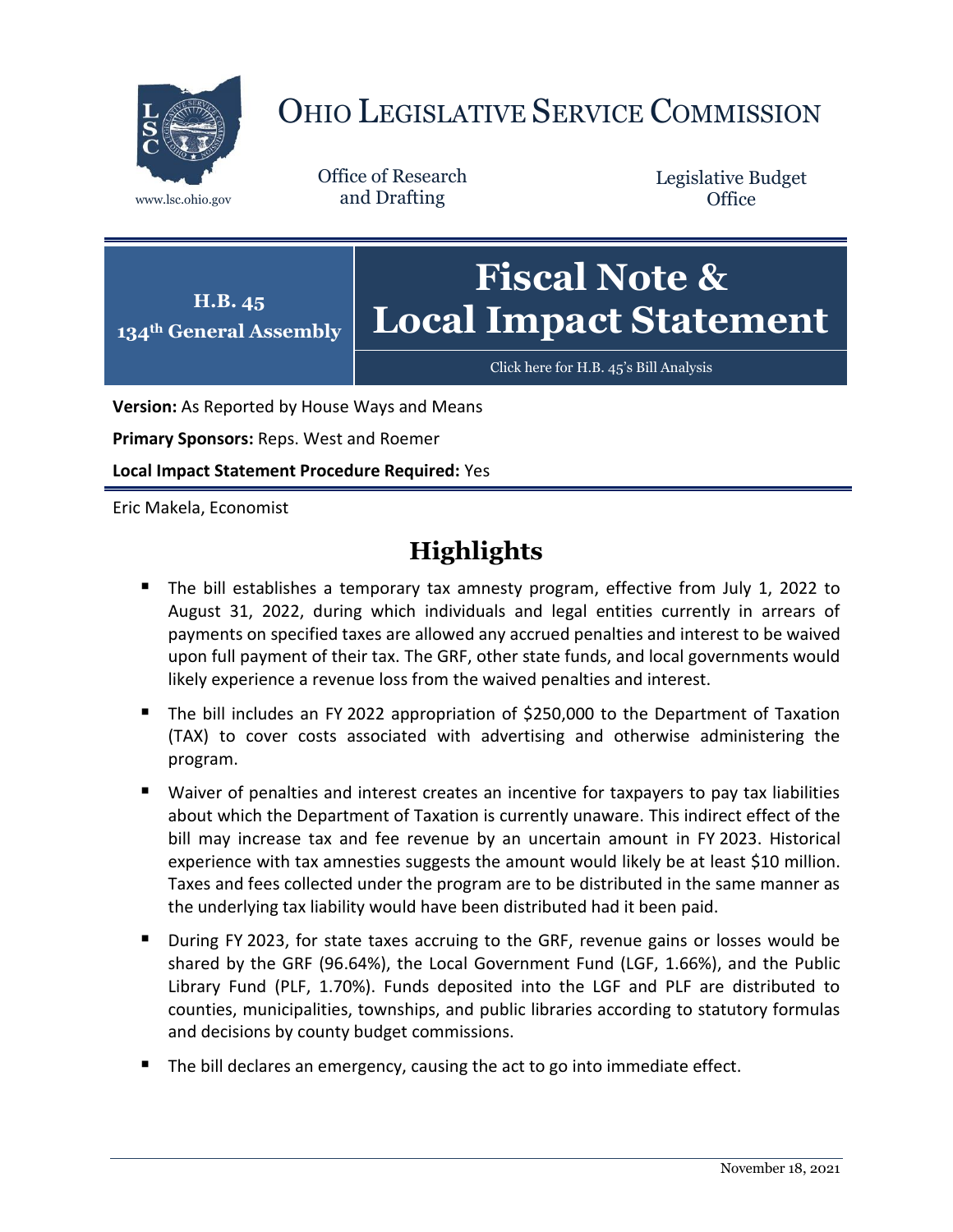### **Detailed Analysis**

The bill establishes a temporary, two-month tax amnesty from July 1, 2022 to August 31, 2022, with respect to delinquent state taxes, including delinquent state income tax withholding remittances by employers and certain fees administered by the Department of Taxation (TAX). The amnesty applies only to taxes that were due and payable as of the bill's effective date. Additionally, the bill's amnesty applies to permissive sales and use taxes, levied at the local level by counties and transit authorities. The amnesty does not apply to any tax liability for which a notice of assessment or audit has been issued, for which a bill has been issued, for which an audit has been conducted or is pending, or which relates to a period that ends after the effective date of Section 1 of the bill. $^1$ 

Under H.B. 45, should a taxpayer remit the full amount of delinquent taxes or fees owed during the amnesty period, the Tax Commissioner must waive all penalties and accrued interest charged due to nonpayment.<sup>2</sup> Additionally, a person who remits the full amount due during the amnesty is immune from criminal prosecution or any civil action with respect to the tax or fee paid, and no additional assessment may be issued against the person for that tax or fee.

#### **Taxes covered by the amnesty**

The following statewide taxes are eligible for the bill's tax amnesty program: (1) state sales and use tax, (2) state income tax, including employer withholding remittances, (3) financial institutions tax (FIT), (4) public utilities excise tax, (5) motor fuel excise tax and motor fuel use tax, (6) petroleum activity tax (PAT), (7) cigarette excise tax, (8) severance tax, (9) commercial activity tax (CAT), (10) gross casino revenue tax, (11) 9-1-1 emergency phone tax, (12) tire sale fees, (13) horse racing fees and gambling taxes, (14) alcoholic beverage tax, (15) Liquor gallonage tax, and (16) liquor permit fees. Additionally, the bill's tax amnesty includes permissive local sales and use taxes, levied by counties and transit authorities.

The program and its provisions are only applicable to taxes due and payable as of the bill's effective date. In addition, the bill applies only to tax or fee bills that include a taxable period ending prior to the bill's effective date.

#### **Fiscal analysis**

The direct effect of the bill, by waiving penalties and interest, is to reduce revenue to the state and local governments. But it also creates an incentive for individuals with currently unknown tax liabilities to come forward to pay those tax liabilities, so a likely indirect effect is to

 $\overline{a}$ 

 $<sup>1</sup>$  The Department of Taxation currently offers a voluntary disclosure program for a number of state-</sup> administered taxes. By voluntarily disclosing their liabilities, taxpayers may avoid penalties for failing to file returns and for failing to pay liabilities timely. To accomplish this objective, a voluntary disclosure agreement (VDA) is available to taxpayers who voluntarily come forward to comply with Ohio's tax laws. Companies are eligible if they submit a written voluntary disclosure request prior to any contact from the Department, including audit, compliance, or criminal investigation programs.

 $2$  The Tax Commissioner is required to calculate the interest rate charged on delinquencies annually. For more information see: [https://tax.ohio.gov/wps/portal/gov/tax/researcher/interest-rates/interest-rates.](https://tax.ohio.gov/wps/portal/gov/tax/researcher/interest-rates/interest-rates)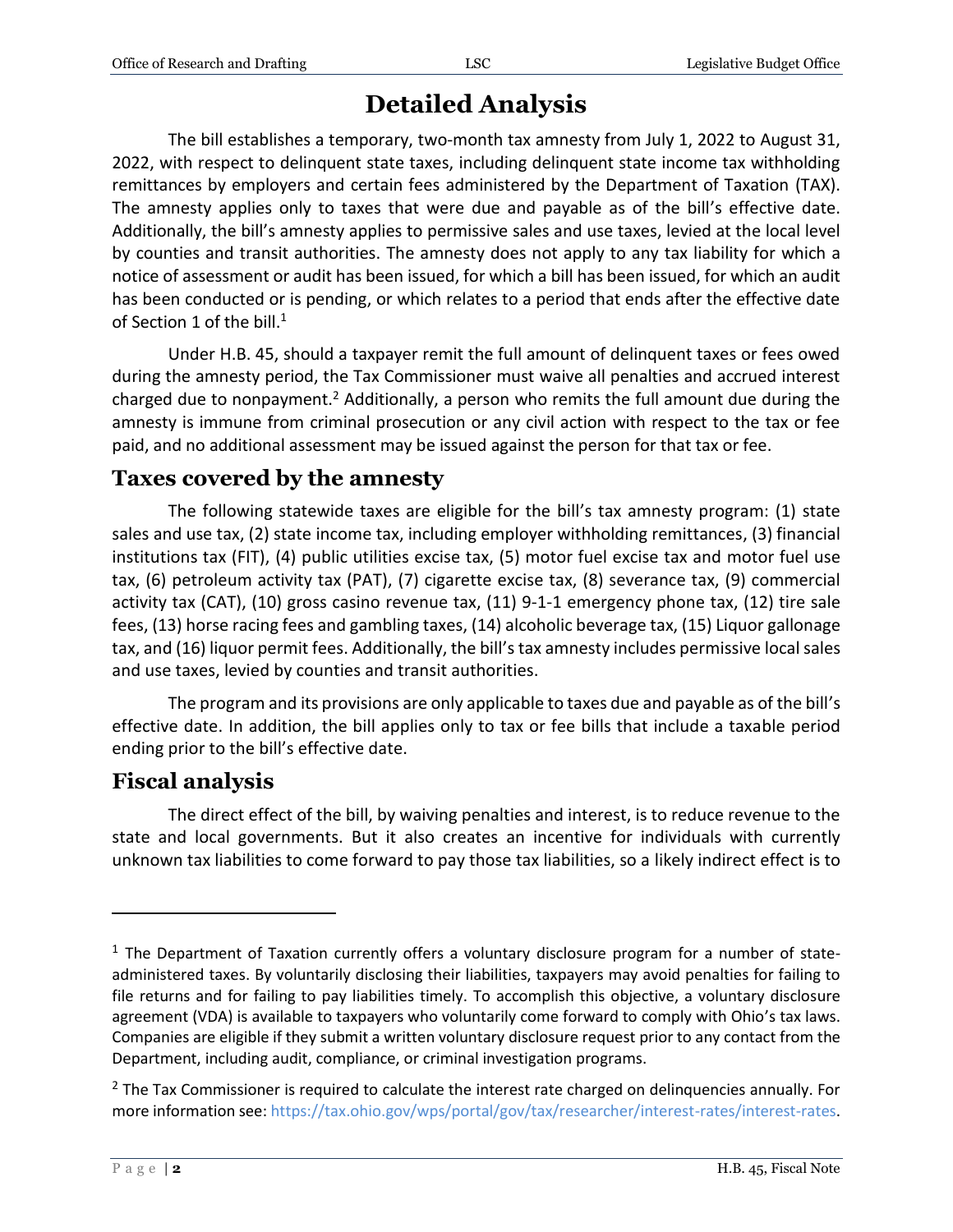increase tax revenue. The COVID-19 pandemic has created substantial employment losses and a significant amount of economic dislocation for both individuals and businesses. One likely result is an increase in tax delinquencies. The bill's provisions will likely increase tax revenues during FY 2023, but may decrease penalties and interest in future years on tax liabilities that would have been discovered eventually without an amnesty.

If able, taxpayers are likely to accelerate the payment schedule of their tax debt under the amnesty program, especially in instances where penalties and fees have grown disproportionately, relative to the original tax liability. Therefore, the bill's amnesty program will likely increase tax collections during FY 2023, but by an uncertain amount.<sup>3</sup> As of this writing, estimates of unreported or underreported tax liabilities are not available to LBO economists. The magnitude of the fiscal effect will depend on the level of tax compliance since the most recent tax amnesty in FY 2018, as well as the targeted taxpayers' abilities to pay the tax during the amnesty window. LBO does not have an estimate as to an amount of state revenue brought in by the bill's amnesty, however, a total exceeding \$10 million is likely and in line with remittances during previous amnesty programs. The bill likewise increases revenue to the counties and transit authorities who levy a sales tax.

Under the bill, taxes and fees collected are to be distributed in the same manner as the underlying tax liability would have been distributed had it been paid. This means that taxes whose revenues accrue to funds other than the GRF will increase distributions to other state funds or political subdivisions. For state taxes accruing to the GRF (most of the state taxes listed above), revenue gains or losses are shared by the GRF (96.64%), the Local Government Fund (1.66%), and the Public Library Fund (1.70%).<sup>4</sup> CAT revenue is largely GRF revenue (85%), but is allocated in part to the School District Tangible Property Tax Replacement Fund (Fund 7047, 13%) and the Local Government Tangible Property Tax Replacement Fund (Fund 7081, 2%). Other highrevenue, non-GRF taxes included in the program are those from the state motor fuel tax, PAT, and gross casino revenue tax. Amnesty revenue from these tax sources will flow to the Department of Transportation, school districts, local governments, as well as to various other state agencies and initiatives.

Under the bill, TAX will also collect delinquent sales and use taxes levied by counties and transit authorities, increasing revenue to those subdivisions to the extent that unpaid tax liabilities exist. During previous tax amnesties, amounts received from local delinquencies were approximately 20% to 25% of state sales and use tax remittances.

 $\overline{a}$ 

<sup>3</sup> Previous amnesties resulted in state collections of \$35.2 million in FY 2002, \$58.9 million in FY 2006, and \$65.7 million in FY 2012 (which included receipts of \$36.7 million from a special use tax amnesty). Payments under the most recent amnesty in FY 2018 were \$14.3 million, including \$3.7 million from a voluntary disclosure agreement program during the amnesty period. Amounts collected during the FY 2018 amnesty were significantly lower than in previous years, suggesting possible diminishing returns with successive amnesties.

 $<sup>4</sup>$  Any receipts that would have been collected in subsequent fiscal years would be allocated differently</sup> under continuing law: the 1.70% allocation of GRF tax revenue to the Public Library Fund was set by an uncodified provision of H.B. 110 of the 134<sup>th</sup> General Assembly, but is to revert to 1.66%, its share under codified law, starting July 1, 2023.